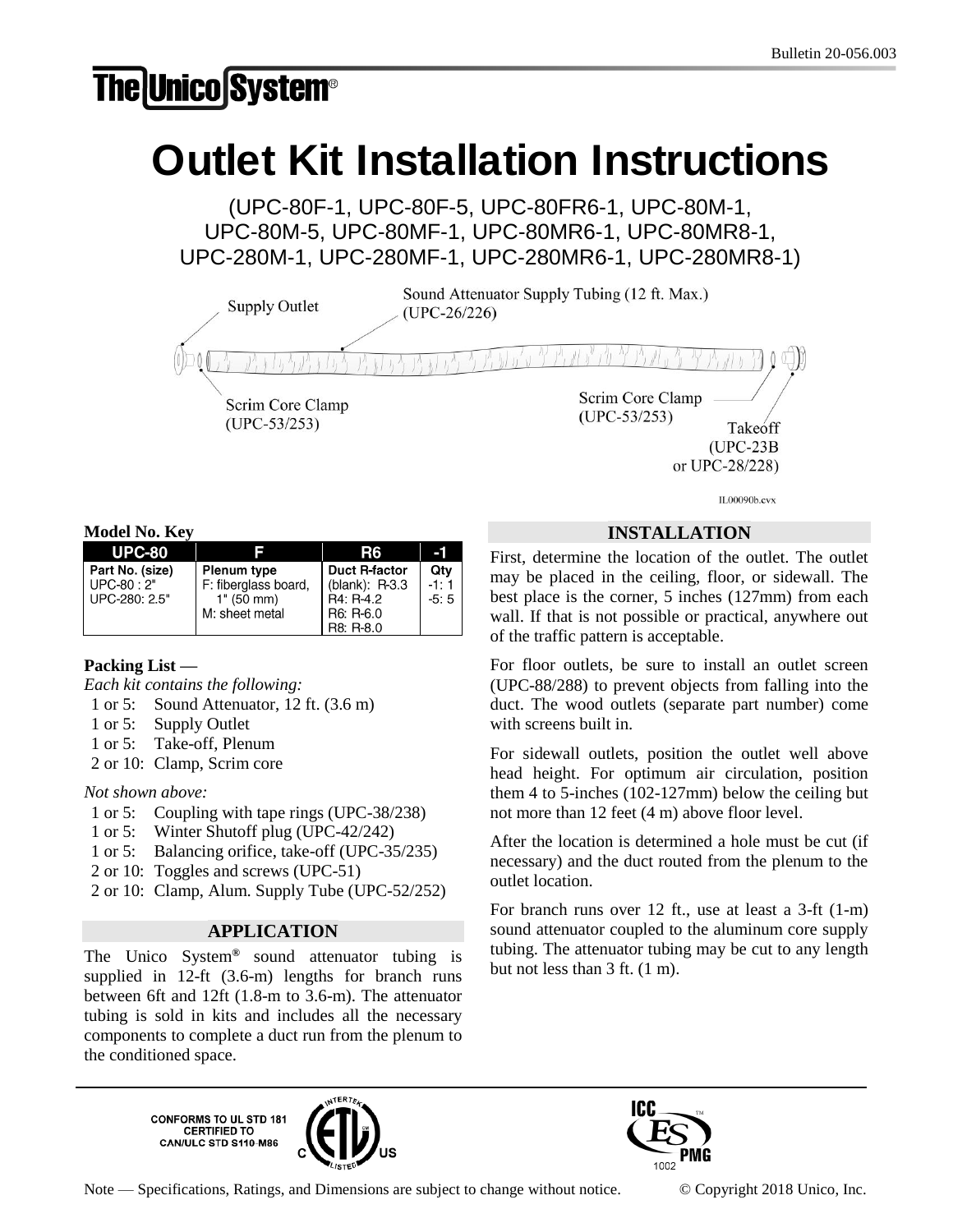When installing the supply tubing follow these rules:

- 1. Use as few bends as possible.
- 2. If bends are necessary, provide a generous bend radius. The minimum radius is 6 inches (152mm).
- 3. Support the supply tubing every 4 ft. (1.2 m).
- 4. Be careful not to tear or puncture the supply tubing outer jacket.

When installing the duct system, use the following steps:

#### *For New Construction Applications:*

- 1. Install a plaster frame kit (UPC-86/286) where the outlet will be located.
- 2. Route the supply tubing so about 6 inches (152mm) protrudes through the hole in the plaster frame.
- 3. Remove the excess supply tubing at the plenum and connect to the plenum takeoff.

**Note: If you have access to the plenum after terminator is secured, do this step last.**

- 4. Push the duct up into the hole and install the drywall or paneling, cutting the appropriate 4¼ inches (114mm) hole for the frame.
- 5. Pull the duct out and attach the duct core to the outlet terminator.
- 6. Position the terminator in the hole and secure with toggles and screws.

#### *For Existing Structures:*

- 1. Cut a 4 inch (102mm) hole in the plaster or drywall.
- 2. Then either route the supply duct through the hole to the plenum or from the plenum to the hole. If it is necessary to pull the duct through a floor joist, use either an electrician's "fish tape" or rope.
- 3. Remove any excess supply tubing at the plenum and connect to the plenum takeoff.
- 4. Allow about 6 inches (152mm) to protrude through the hole, removing any excess, and connect to the outlet terminator.

### **PLENUM TAKEOFF INSTALLATION**

Position the plenum takeoff so that the least amount of stress is applied to the connection and the duct is as straight as possible. For example, if the branch ducts need to run horizontally, then locate the takeoff between the 2 and 4 O'clock position.

The first step is to attach the plenum takeoff to the plenum. There are two styles of takeoffs. Use the one that is appropriate for the type of plenum used.

*For plenum made from 1 inch (2.5 cm) fiberglass duct board or 20 mm rigid phenolic foam board:*

- 1. Use a UPC-55 hole cutter ("cookie" cutter) to make a 2 inch (51mm) hole in the plenum.
- 2. Cut a  $\frac{1}{2}$  inch (12.7mm) slit in the plenum jacket.
- 3. Bend the starting edge of the spin-in (UPC-23B) takeoff thread flange as shown in Fig. 1.



#### **Figure 1. Spin-in Takeoff (for 1" Fiberglass Duct)**

4. Then push and twist the spin-in into the hole as if threading a screw. Spin the takeoff a full 360° around. Inspect the inside of the takeoff to be sure no insulation from the plenum is projecting into the air stream. Continue to spin the takeoff until no excess insulation can be seen down inside the stub of the takeoff. Be sure that the bottom flange is fully engaged on the inside of the plenum. Figure 2 shows a spin-in fully threaded in to the duct.



**Figure 2. Fiberglass Plenum Takeoff Location**

*For plenum made of thin wall metal (sheet metal):*

- 1. Install and fully insulate the metal plenum before connecting plenum takeoffs.
- 2. Apply take-off gasket to underside of takeoff.